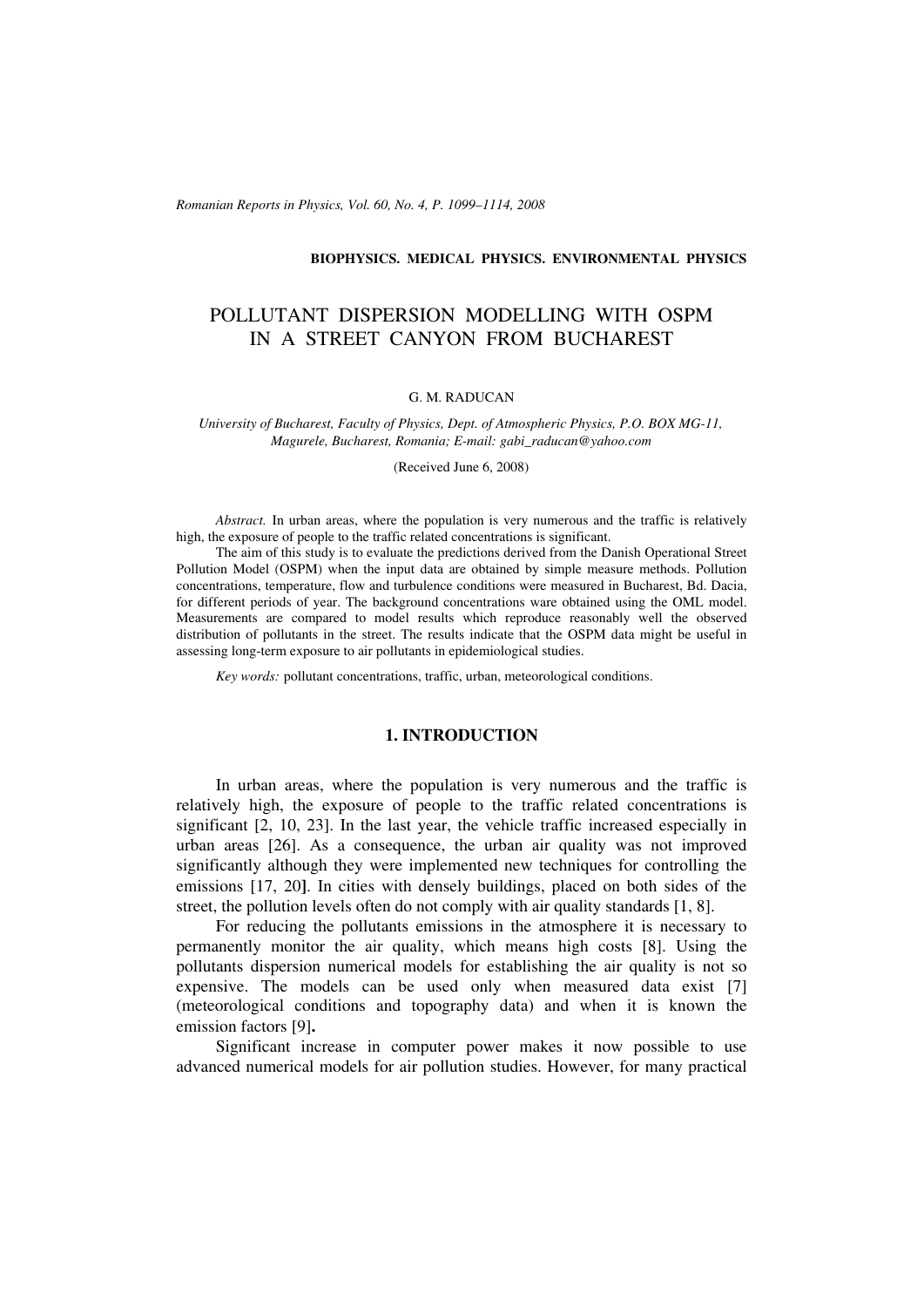1100 **G. M. Raducan** 2

applications, the numerical models based on solution of the basic flow and dispersion equations are still too complex. The quality of input data is very important and sometimes there is no enough date to use this kind of models. Alternative are models that are basically parameterized semi-empirical models having few assumptions about flow and dispersion conditions [21]. These models need to be tested and their performance and limitations carefully documented [11]. The Danish Operational Street Pollution Model (OSPM), belongs to this category of parameterized models. Parameterization of flow and dispersion conditions in street canyons was deduced from extensive analysis of experimental data and model tests. The basic features of the model are described in this paper in section 2 and an example of the model evaluation is presented. The problem of uncertainties in model results is also addressed.

The levels of pollutants recorded depend on traffic, meteorological, background and topography conditions that contribute to pollutants dispersion or accumulation, in the studied area.

 This research was made to use the OSPM to provide pollution data, to make a model validation and to study the causes and factors which influence the pollution in urban area. The cconcentrations levels of  $NO_x$ ,  $NO_2$  NO, CO and  $O_3$  in a site from urban area were evaluated. The characteristics of the sites and the data used were presented in Section 3. The analysis of the measured concentrations was related to traffic and meteorological conditions. The direct contribution from traffic relative to the contribution from urban background was studied and the results shown in Section 4. In final of the paper some conclusions were presented.

# **2. THE ANALYSIS OF THE PROBLEM**

### 2.1. OSPM DESCRIPTION

The Danish Operational Street Pollution Model (OSPM) belongs to the category of parameterized semi-empirical models, making use of a priori assumptions about the flow and dispersion conditions. This model must be intensively tested and their performance and limitations carefully documented. OSPM makes use of a very simplified parameterization of flow and dispersion condition in a street canyon. This parameterization was deduced from extensive analysis of experimental data and model tests [2, 3].

The main assumptions incorporated in the model are:

- 1. Traffic emissions are assumed to be homogeneously distributed across the street;
- 2. A vortex is formed in the street when the wind blows perpendicular to the street axis;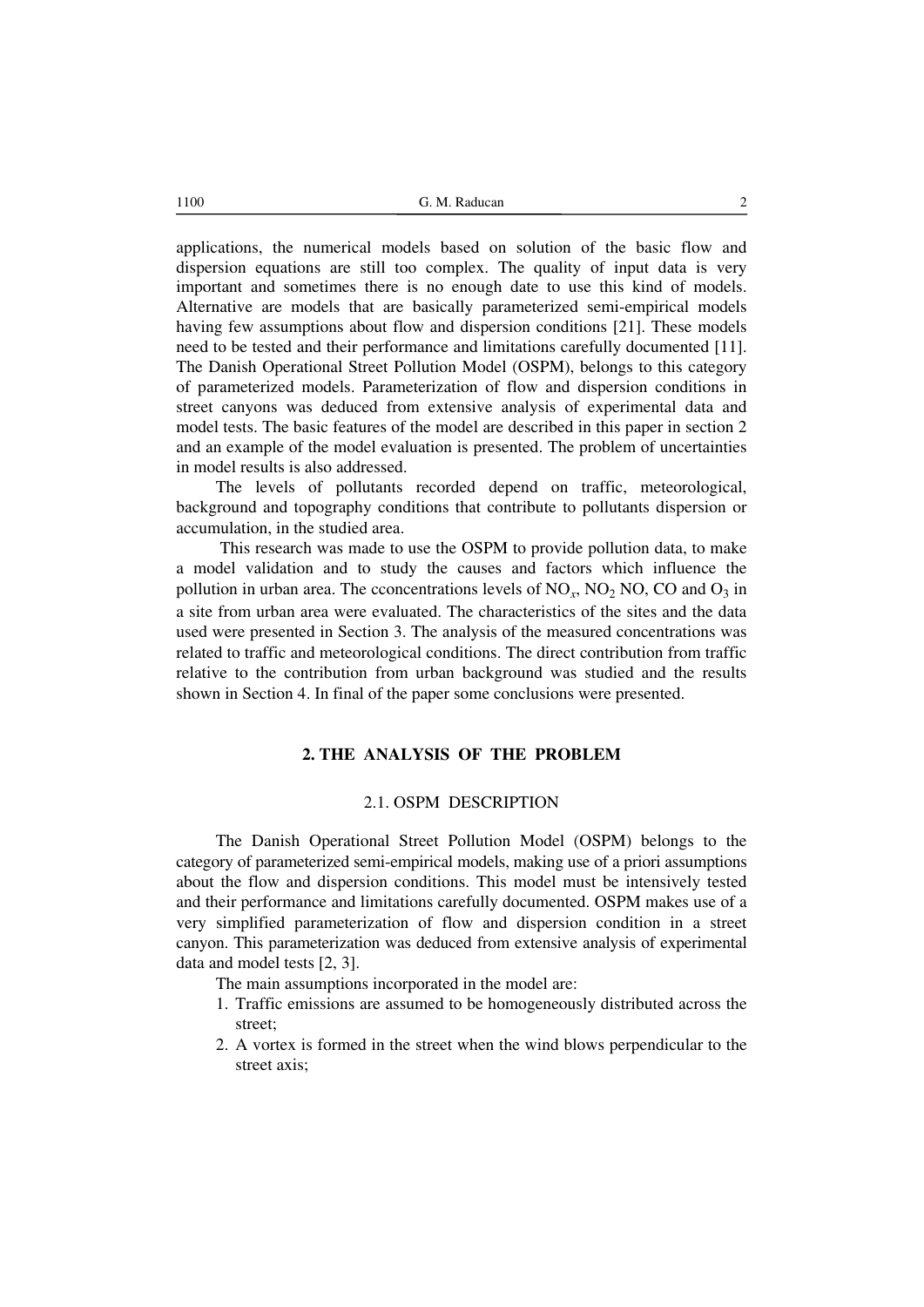- 3. The upwind receptor (leeward side) receives the direct contribution from traffic and the recirculation part of the pollutants in the street;
- 4. The downwind receptor (windward side) mainly receives the contribution from the recirculated component;
- 5. If the wind speed is zero or the or the wind blows parallel to the street, the concentrations on both sides of the street become equal;
- 6. The direct contribution is calculated with a plume model assuming linear dispersion of pollutants with the distance;
- 7. The recirculation part is described by a box model;
- 8. OSPM modeled the turbulence in the street assuming that it is composed of two parts: the ambient turbulence (depended on wind speed) and traffic induced turbulence (which is important when the wind speed is low).

The most important pollutants emitted from traffic can be considered CO, NO, many hydrocarbons and a small portion of NO<sub>2</sub>. Transport emissions and dispersion processes are not the only factors determining the concentrations of pollutants in the street. The chemistry is very important, too. NO reacts with ozone within the street, resulting  $NO<sub>2</sub>$  [25]. The time scale characterizing these reactions is of the order of tens of seconds, thus comparable with residence time of pollutants in the street canyon. Regarding the health effects, NO is considered to be harmless, at least at concentrations expected in urban air. On the contrary,  $NO<sub>2</sub>$  can have severe adverse health effects on humans.

The emission factors are dependent on vehicle classes and average driving speed. The hourly emissions of CO and  $NO<sub>x</sub>$  were computed from traffic in the street, using measured hourly traffic volumes and the appropriate emission factors. The fraction of  $NO_x$  emitted as  $NO_2$  was assumed to be 5% [7, 16].

The meteorological parameters required as input by OSPM are wind speed and direction, ambient air temperature and global solar radiation. The wind speed and direction should correspond to the flow conditions above the street canyon, while the temperature and global radiation should correspond to the average conditions inside the street canyon.

#### 2.2. THE CHARACTERISTICS OF THE SITE

The field study was conducted for a year in a street canyon, which can be considered hot spot, Dacia Avenue, in the city of Bucharest, Romania, located to 135 degrees from North (Fig. 1). The measurements were made in 2002 year in all the seasons.

Traffic measurements have been done: the traffic flow (number of vehicle/ hour) and concentration measurements for pollutants like  $NO<sub>2</sub> NO, NO<sub>x</sub> CO$  and O3, using the devices from a mobile laboratory which belong to Romanian Auto Register (RAR). This complex device consists of an automatic machine Horiba, which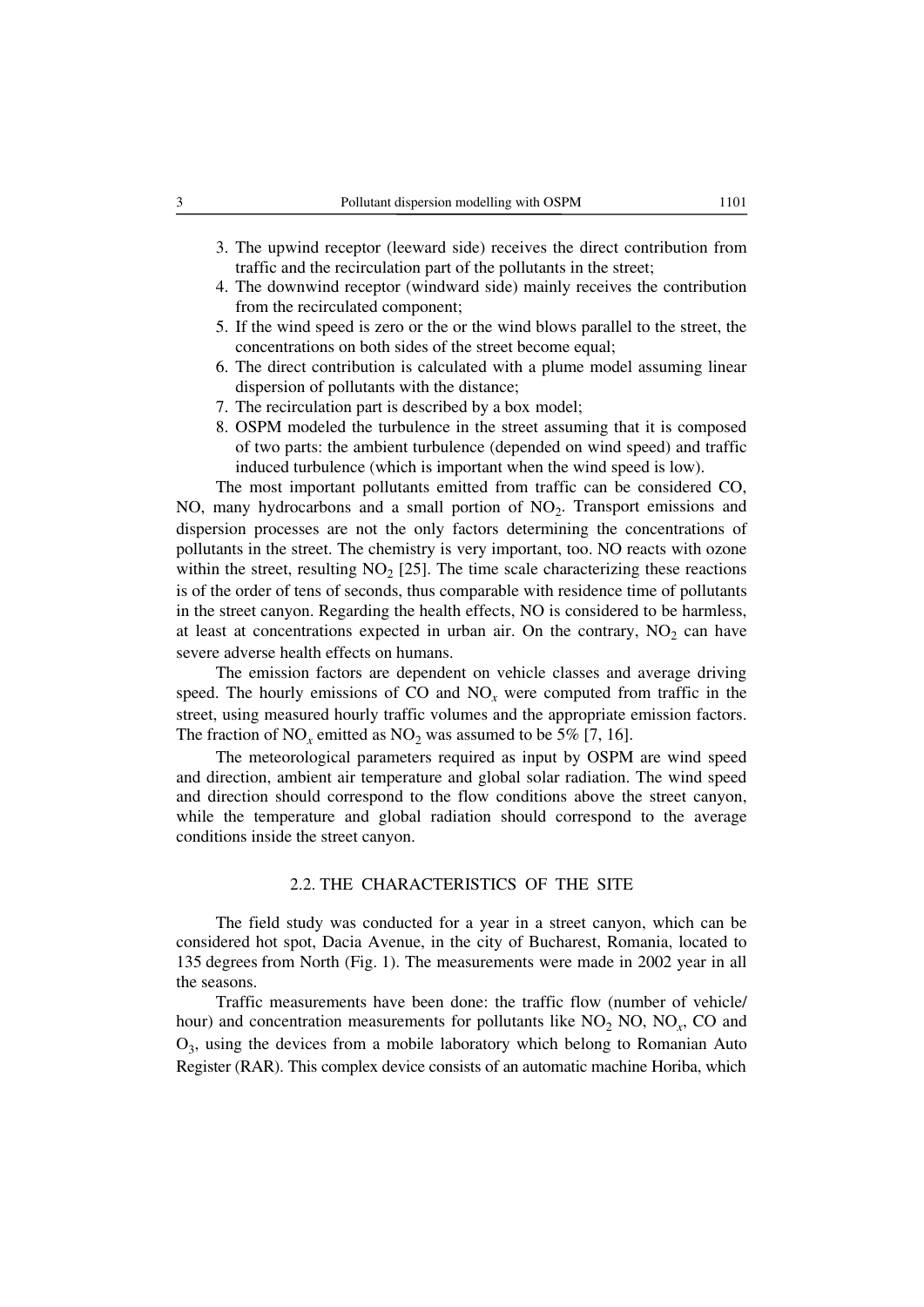

Fig. 1 – Schematic illustration of the basic model principles in OSPM; concentrations are calculated as a Sum of the direct plume contribution and the recirculation pollution.



Fig. 2 – Dacia Avenue, Bucharest, Romania.

records the pollutants concentrations near the breathing level. The concentration of nitrogen oxides was analysed by chemiluminescence monitors, the concentration of ozone was analysed by an UV-absorbtion method and the concentration of carbon monoxide was measured by a monitor based on an IR method. Another machine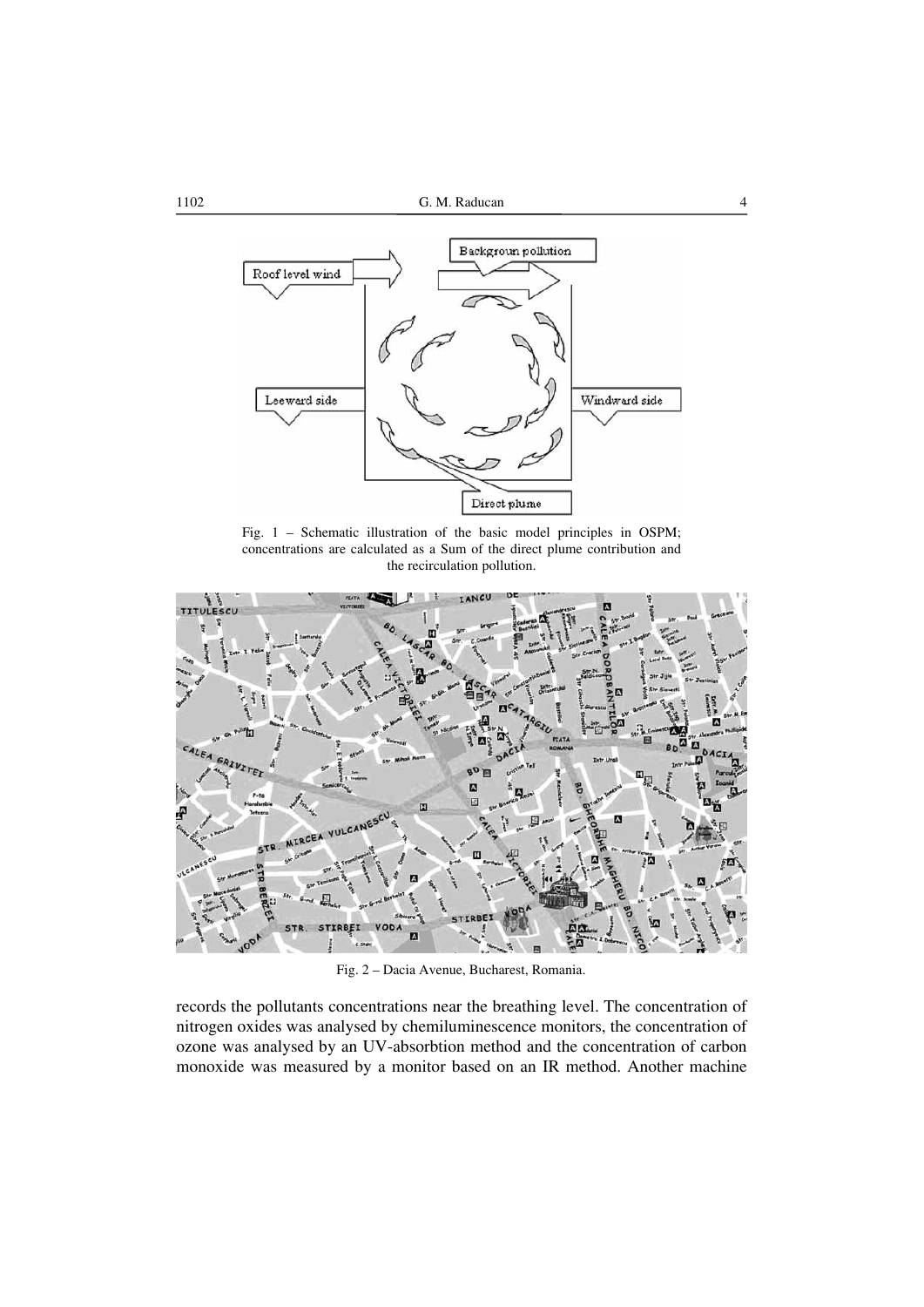Vaisala records the meteorological parameters (temperature, humidity, solar radiation, wind speed, wind direction). The traffic counts were located at the same cross-section from street where were located the devices for monitoring pollution and meteorological data. The background concentrations ware obtained using the OML model [16].

Wind flow and pollutant dispersion within continuous street canyons essentially depend on the aspect ratio  $(H/W = 1.16)$ , in this case where *H* is the mean height of the buildings along the street and *W* is the street width), the street length and building roof geometry [17].

The graph shows a higher traffic in the working days, decreasing to half in the weekend period when people leave the urban area. Fig. 3 shows every working day, the morning peak, around nine o'clock (when people go to work) and the afternoon peak (when people come back home).



Fig. 3 – Total traffic frequency for each day of the week.

# 2.3. POLLUTANT CONCENTRATION DATA

Hourly concentration data (CO,  $NO_x$ ,  $NO_2$ ,  $O_3$ ), measured for two days are plotted (Figs. 4–7). Figs. 4–7 show the influence of wind speed and traffic flow on CO,  $NO<sub>x</sub>$ ,  $NO<sub>2</sub>$  and  $O<sub>3</sub>$  concentrations. On Monday, 19<sup>th</sup> January 2002 there are big concentrations when the wind speed is small. On 20th January, the wind speed becomes bigger and the concentrations decreasing despite the fact that traffic are about the same values.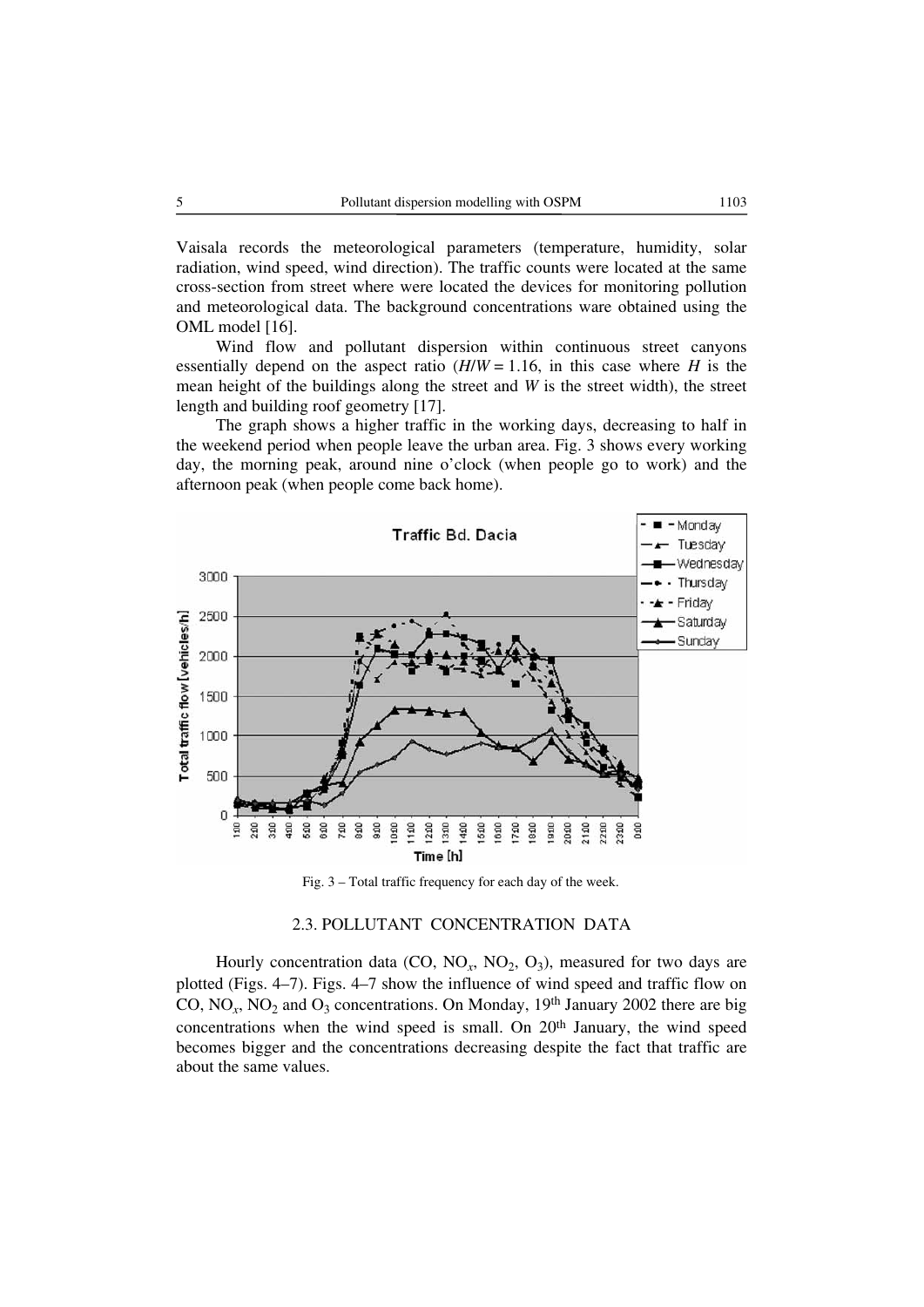| 1104<br>G. M. Raducan<br>. |  |
|----------------------------|--|
|----------------------------|--|

Fig. 7 doesn't show the same kind of correlation. Sometimes  $O_3$  is too big despite the fact that the traffic is low. It is possible to be other  $O_3$  source. This is a problem which it must be studied in the future.

The graphs show the temporal variability of pollutants levels. Studying the concentrations for all year, we will notice that the highest values are recorded for CO, while  $O_3$  does not exceed 130  $\mu$ g/m<sup>3</sup>.



Fig. 4 – The influence of traffic flow and wind speed on CO concentrations.



Fig.  $5 -$ The influence of traffic flow and wind speed on NO<sub>x</sub> concentrations.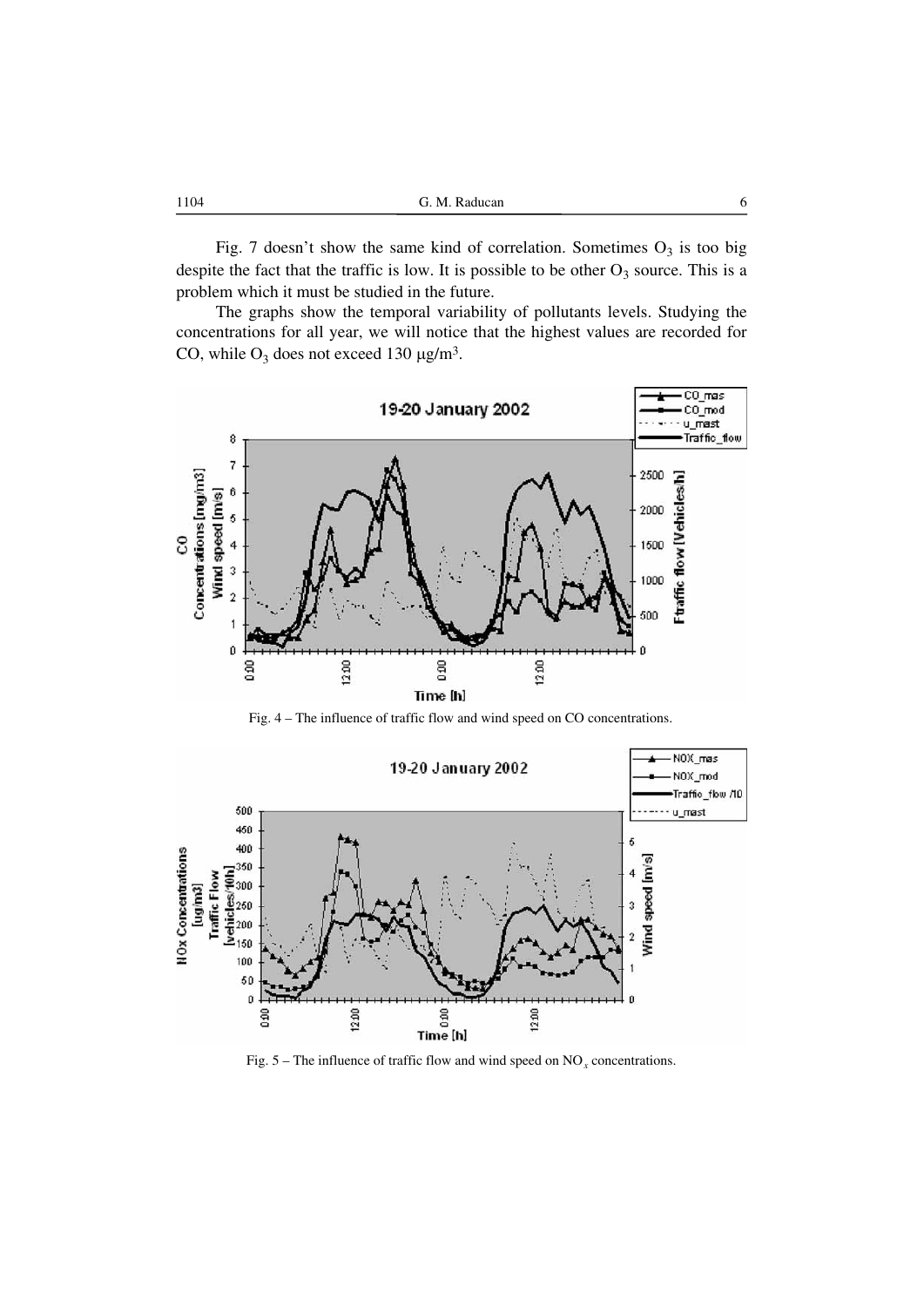

Fig.  $6$  – The influence of traffic flow and wind speed on NO<sub>2</sub> concentrations.



Fig. 7 – The influence of traffic flow and wind speed on  $O_3$  concentrations.

Such distribution of concentrations proves that traffic is the most important source of CO and  $NO<sub>x</sub>$ , these pollutants being emitted by the vehicle engines during its running.

The correlation between different pollutants is plotted in Figs. 8–10.

In Fig. 8 we can see a good direct correlation between CO and  $NO<sub>x</sub>$  concentrations despite the fact that NO*x* participate in photochemical reactions. In connection with  $O_3$ , the inverse correlations between  $NO_x$  and  $O_3$  (Fig. 9) respectively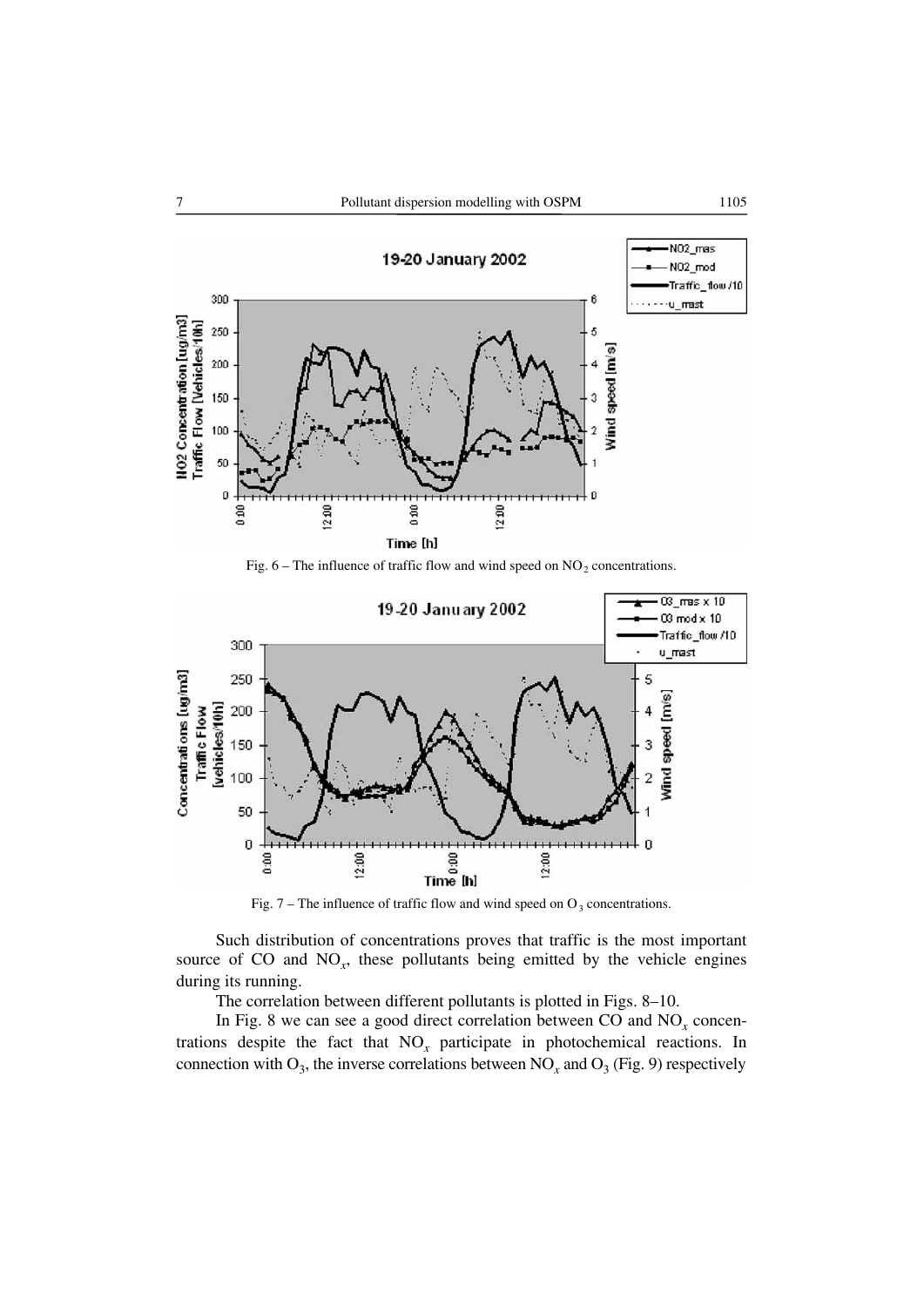





NOx concentrations [ug/m3]





Fig. 10 – The correlation between  $NO_2$  and  $O_3$  concentrations.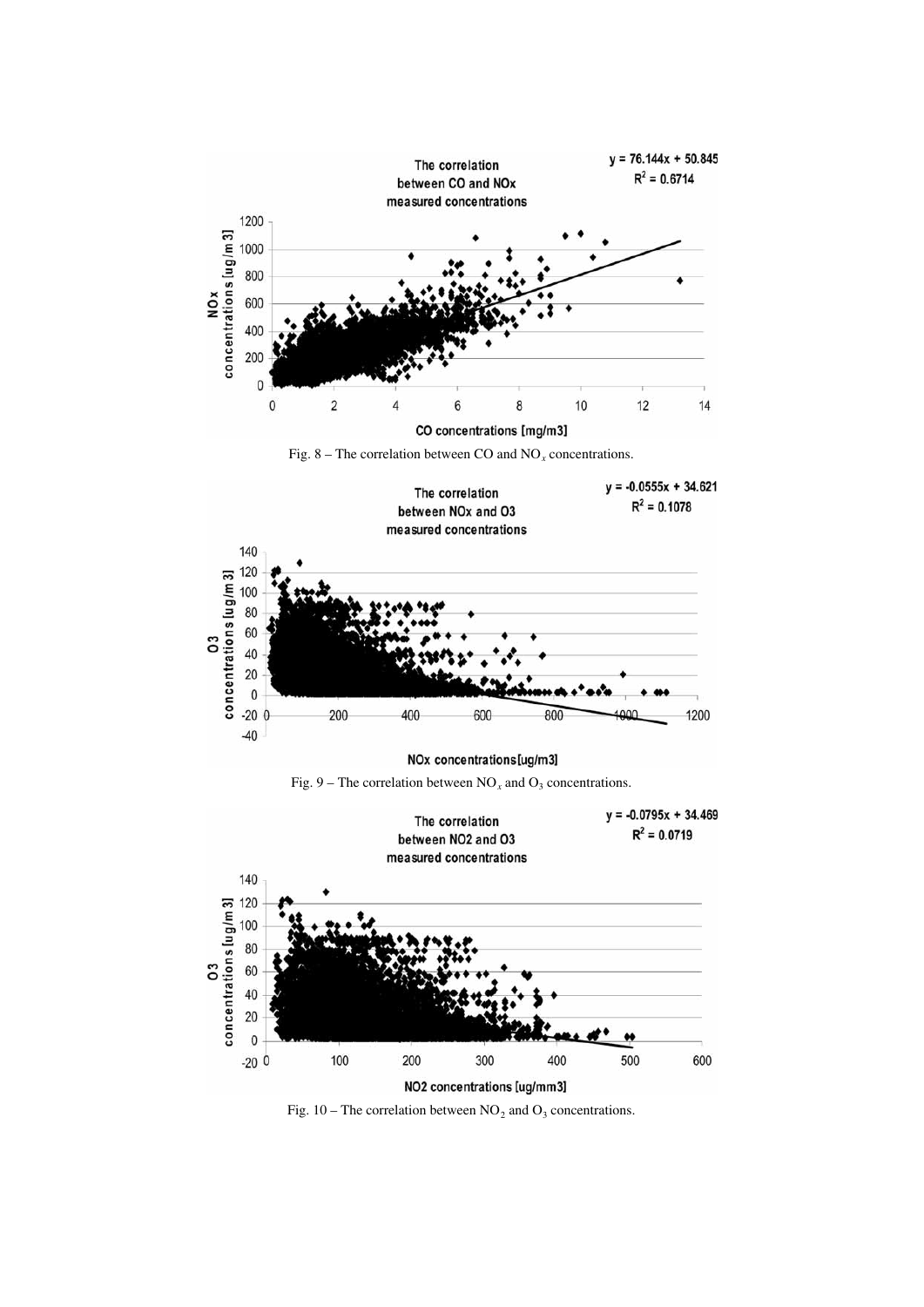$NO<sub>2</sub>$  and  $O<sub>3</sub>$  (Fig. 10), is due to the fact that the emission of NO determine a consumption of ozone. This inverse correlation is however very poor, so it is possible to be another ozone source around.

## 2.4. THE COMPUTATION METHOD

The OSPM utilizes hourly time series of street level emissions, urban background concentrations data and meteorological data as input values, and predicts the concentrations of pollutants at the street level measurement location. I utilized the original model without any modifications; no adjustments or calibration of the model were introduced based on the data measured in this study.

For the calculation of  $NO<sub>2</sub>$  formation in the street, the urban background concentrations of nitrogen oxides and ozone must be given as an input. Temperature and total solar radiation are also needed as input values for the model in order to compute the chemical reaction coefficients. The urban background concentrations must also be given for other pollutants (CO) calculated by OSPM [11]. Often, these are available from measurements, but an urban background model can also be used to provide these input parameters. In this case, it was used OML – Multi.

The correlation between measured and modelled concentrations is shown in Figs. 11–14.



Fig. 11 – The correlation between measured and modeled CO concentrations.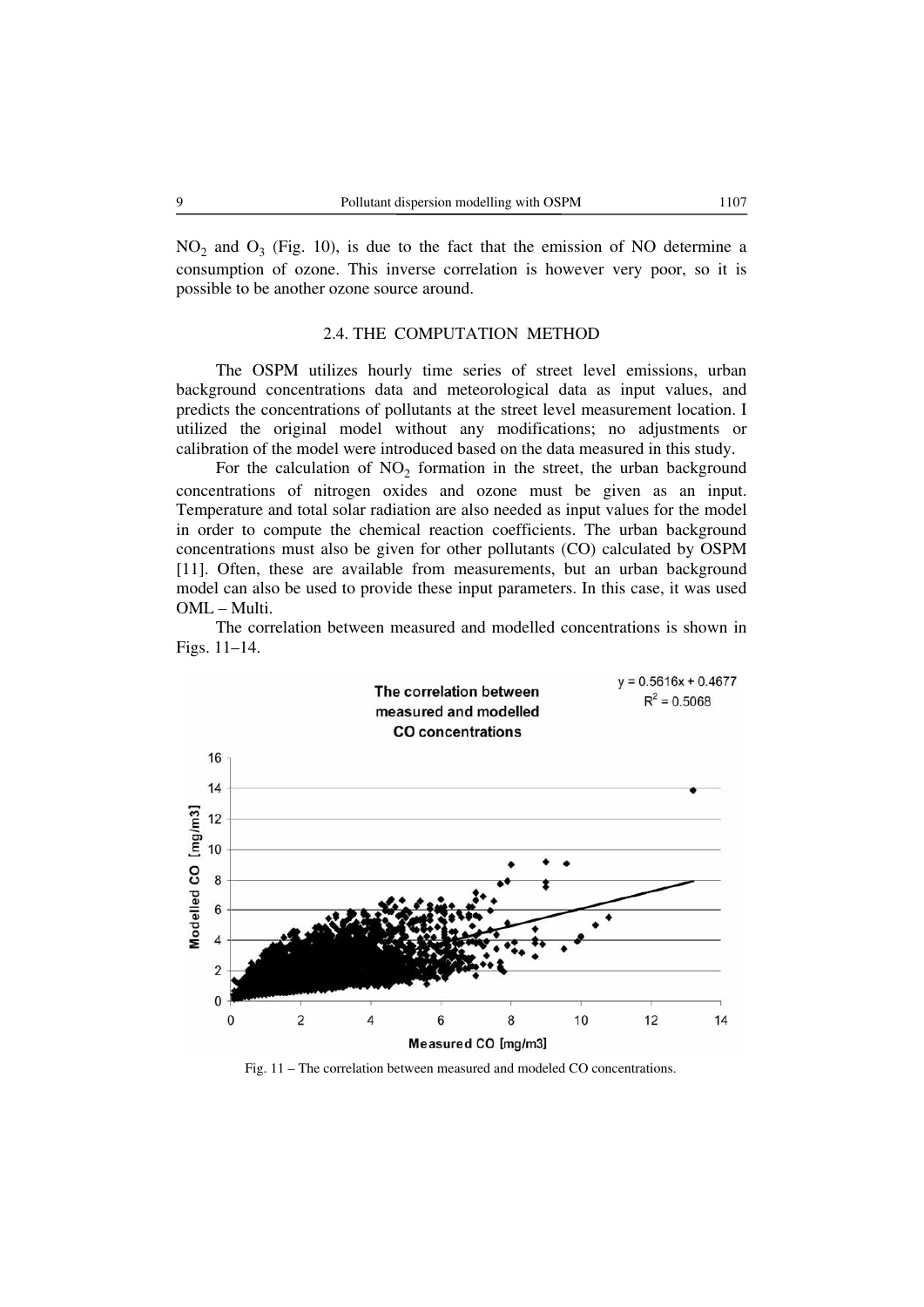1108 **G. M. Raducan** 10



Fig. 12 – The correlation between measured and modeled  $NO<sub>x</sub>$  concentrations.



Fig. 13 – The correlation between measured and modeled  $NO<sub>2</sub>$  concentrations.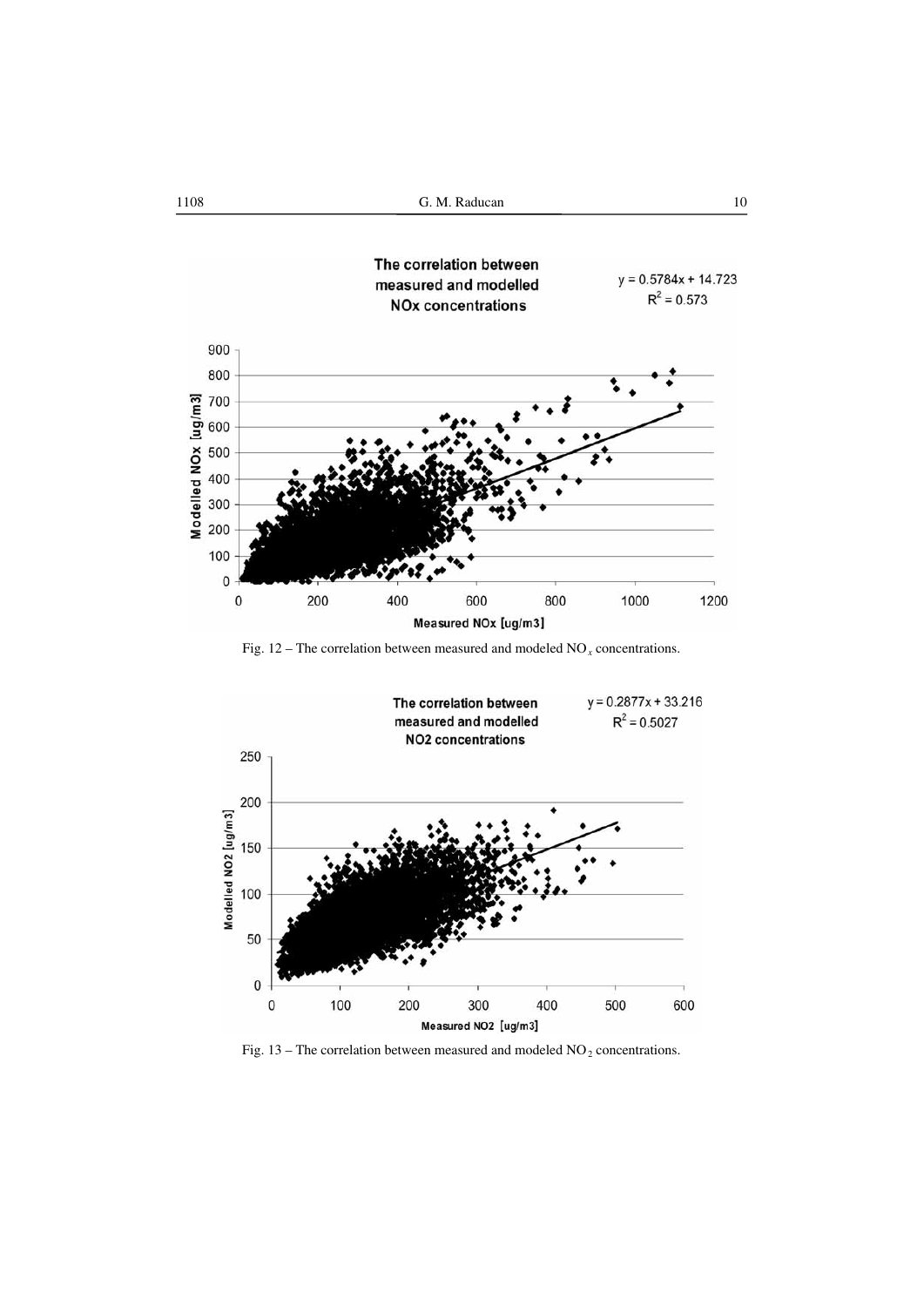

Fig. 14 – The correlation between measured and modeled  $O_3$  concentrations.

# **3. RESULTS AND DISCUSSIONS**

A diagnostic evaluation of the model performance requires an analysis of the behavior of model results in comparison with experimental data, with respect to the meteorological conditions. Such an analysis is presented in Figs. 3–5 in which the measured and modeled CO,  $NO_x$ , respectively  $NO_2$  concentrations are plotted against the wind speed and direction. The measured and modeled concentrations show a very similar dependence on wind speed. The differences between measured and modeled data are caused by inaccuracies in the traffic emission estimates or in the measured concentrations and meteorological data. Part of the differences is also due to the background modeled data and, of course, the dispersion model. The highest concentration values are fairy well reproduced by the model. The graphs show the influence of wind speed to pollutants dispersion in the street canyon. When the wind speed is higher, the dispersion is more active and the pollutants dilution is better, resulting lower levels of pollution [12]. Counter, when the wind speed is lower, result elevated levels of pollutants.

As well as we expected, the highest levels of pollution were recorded when the traffic is very high. Here it can be seen a very good correlation between traffic and pollution. It means that the most important pollution proceed from traffic flow. The measurements are only available from one side of the street, so the experimental data didn't provide evidence for the formation in the street of a vortex in conditions of higher wind speed [14]. Results of more evaluation studies of the model are reported in Kukkonen [13].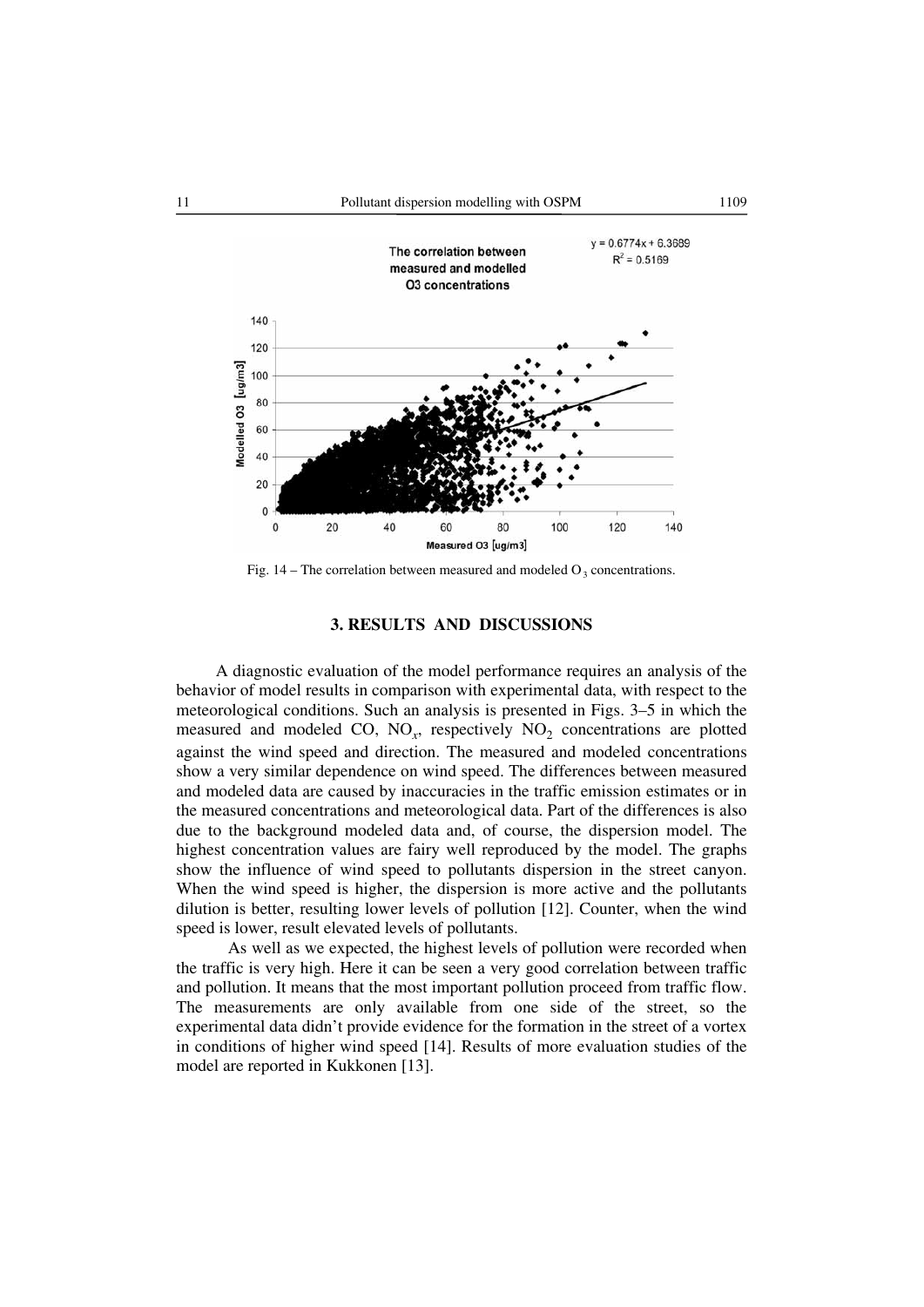A summary of the statistic indicators used for model validation is presented in Table 1 and Table 2 (where appears indicators for measured (m) and simulated (s) values).

#### *Table 1*

The averages, medians and standard deviations for measured and modeled pollutants values

|         | CO m  | CO <sub>s</sub> | $NO_x$ m | $NO_r$ <sub>-S</sub> | $NO2$ m | $NO2 - S$ | $O_3$ m | $O_3$ _s |
|---------|-------|-----------------|----------|----------------------|---------|-----------|---------|----------|
| Average | 1.821 | .490            | 189.001  | 124.035              | 131.764 | 71.127    | 24.095  | 22.690   |
| Median  |       | 1.190           | 158      | 100.239              | 118     | 67.982    |         | 17.577   |
| Stddev  | .334  | 1.052           | 123.439  | 94.311               | 70.526  | 28.610    | 20.899  | 19.691   |

#### *Table 2*

Bias, normalized residue (FB), normalized standard deviation (FS), normalized square error (NMSE) calculated for CO,  $NO<sub>r</sub>$ ,  $NO<sub>2</sub>$  and  $O<sub>3</sub>$ 

|                           | CO       | $NO_{r}$ | NO <sub>2</sub> |          |
|---------------------------|----------|----------|-----------------|----------|
| <b>BIAS</b>               | $-0.330$ | $-4.966$ | $-1.533$        | $-1.404$ |
| FB                        | 0.199    | 0.415    | 0.597           | 0.060    |
| FS                        | 0.236    | 0.267    | 0.845           | 0.595    |
| <b>NMSE</b>               | 0.367    | 0.457    | 0.706           | 0.429    |
| $\mathbf{p}$ <sub>2</sub> | 0.506    | 0.573    | 0.502           | 0.516    |

The averages are close by the medians; so, there are only few extreme different values. The scatters of data shown in Figs. 9–12 are large, indicating that the modeling of traffic induced turbulence still needs to be improved or other important dispersion mechanisms at low wind speed should be studied. The correlation coefficient is quite good, so, OSPM can be used to predict the pollutants concentrations in the street canyon.

Wind rose shows that the wind blows, over 16%, on the direction of 110 degrees, 16% on 35 degrees, 16% on 285 degrees toward the north. It means that the wind doesn't blow perpendicular or parallel with the streets, and in this situation, in the street a helical vortex rises, which advances along the street, carrying on the pollutants. When the wind intensity increases, the turbulence increase and pollutants are dispersed (Fig. 12). The highest wind speed was recorded from 240 degrees (11.7 m/s).

In the winter and the summer concentration values of all the pollutants are higher than in spring and autumn. This behavior is explained in respect to air circulation types, different for different seasons. In the winter, the high field of pressure (anticyclone) dominates and in spring and autumn the transitory synoptic systems are more much present over the southern part of Romania, so over Bucharest.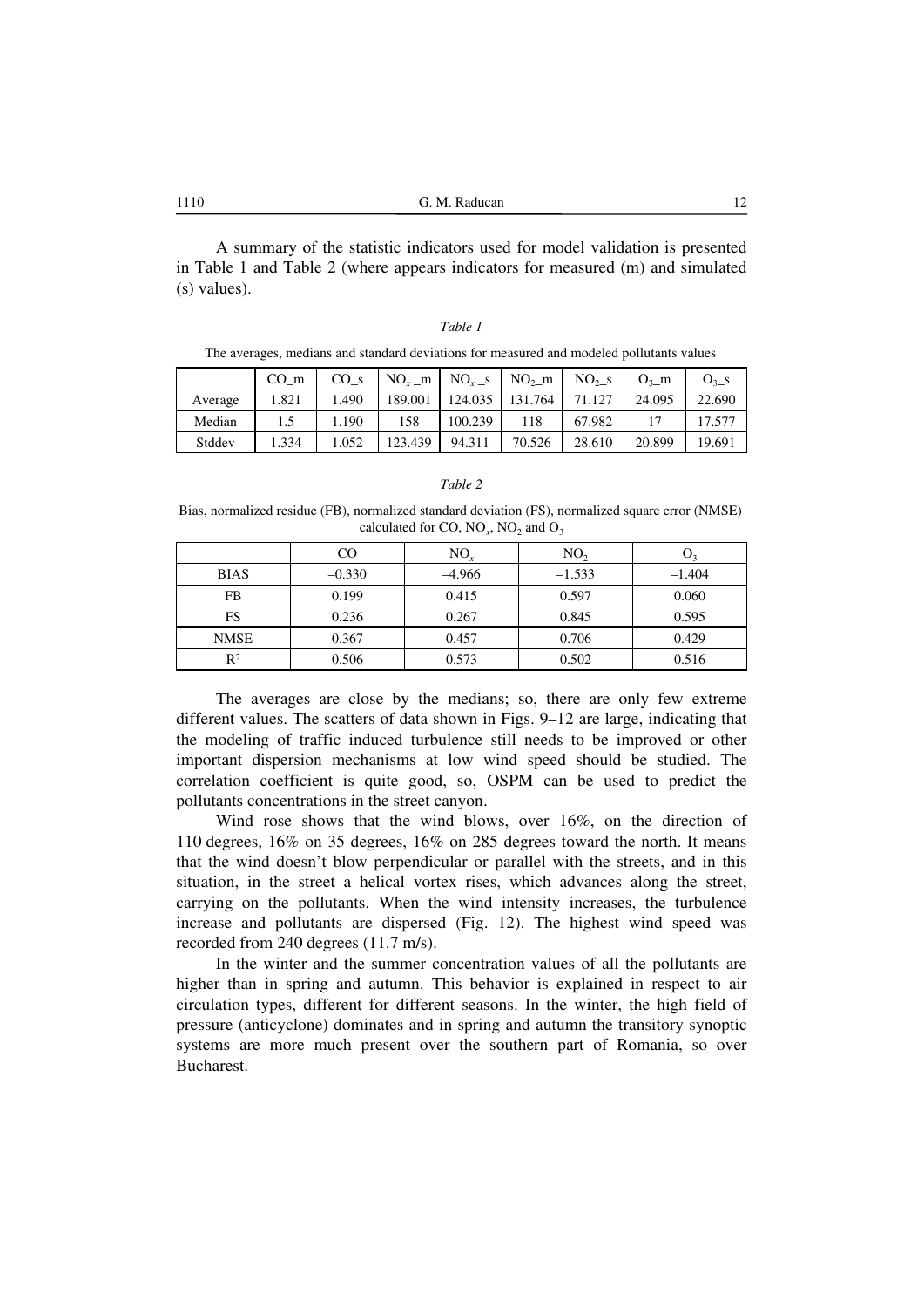

#### Fig. 15 – Wind rose for 2002 year.

# **4. SUMMARY AND CONCLUSIONS**

An experimental survey campaign was conducted by Romanian Auto Register (RAR) in Bucharest, in 2002, to see if OSPM can be used in the street canyon in order to provide atmospheric pollution data, in the period to come, in the absence of measured data.

This paper examined the temporal variations in air pollution within realistic urban street canyon environment. What is novel about this study is that all aspects are considered: the links between traffic flow characteristics, background concentrations, meteorological conditions, pollutants concentrations in the street and predicted pollutants concentrations with OSPM.

OSPM has been extensively tested on field data [4, 5, 8–10]. Results of these tests were used to further improve the model performance, especially with regard to different street configurations and a variety of meteorological conditions.

In this model, the concentrations of exhaust gases are calculated using a combination of a plume model for the direct contribution and a box model for the recirculation part of the pollutants in the street. The turbulence within the canyon is calculated taking into account the traffic generated turbulence. The  $NO<sub>2</sub>$  concentrations are calculated taking into account  $NO-NO<sub>2</sub>-O<sub>3</sub>$  chemistry, and the residence time of pollutants in the street (only the fastest chemical reactions can have any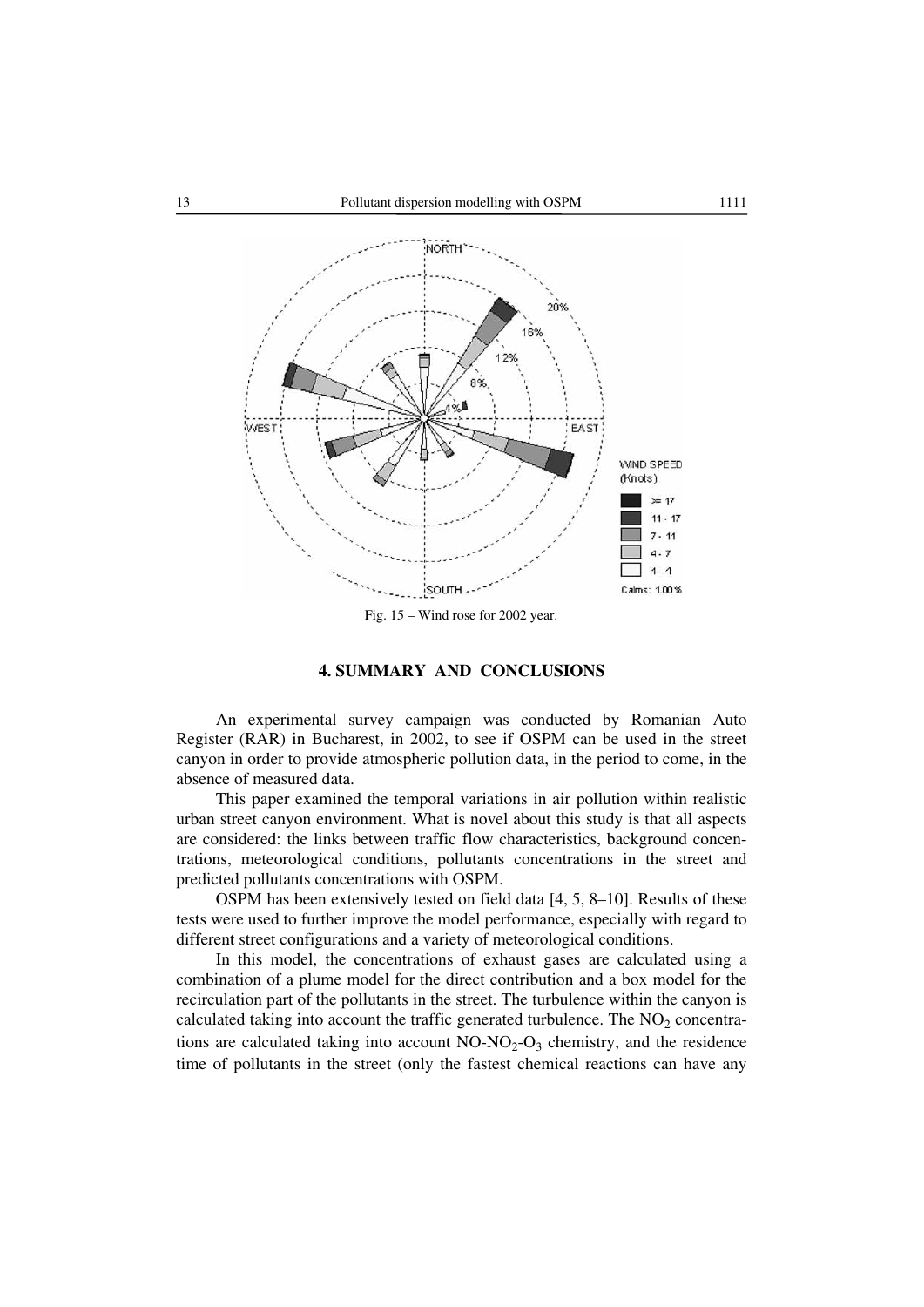significance). The model is designed to work with inputs and outputs in the form of one-hour average.

In this paper I established a database containing all measured and predicted data, including traffic flow, emissions, background concentrations and meteorological parameters, together with the documentation.

The presentation of measured and predicted data as a function of wind speed and direction shows that the model qualitatively reproduces the observed data behavior well.

 The graphs show relatively high levels for nitrogen oxides and traffic flow, around two times on day: in the morning between 7.00 and 10.00, when people go to work, and in the afternoon, between 16.00 and 19.00, when people come back home.

 I presented the comparison between measured and modeled concentrations as scatter plots, and I calculated the statistic indicators used for model validation. The square correlation coefficients  $> 0.5$  and BIAS  $< 0$ ; this means that the model can be used to predict the pollutants concentrations in this street, but it under predicts. The under prediction of the concentrations could have been caused by the influence of the uncertainties in measured data or because the details of configuration of the street, mean and turbulent transport of pollutants being strongly influenced by buildings.

 The comparisons between calculated and measured concentrations show that OSPM can successfully be applied for prediction of the street pollution from traffic. But, the simplifications made in OSPM lead to some deficiencies in the ability to resolve the fine structure in the pollutants concentrations and to solve new phenomena and situations. This model can be use in a street canyon when the measurements are not available.

Any dispersion model needs to be validated in various urban environments and for the whole range of meteorological conditions occurring in the real atmosphere.

 This database is useful for testing and validation others street canyon models for the same location and to compare the results obtained.

 A limitation of these measurements campaign is that no flow or turbulence measurements within the street canyon are available and the concentration measurements do not contain particulate matter.

*Acknowledgements.* The author gratefully acknowledges the data provided by Dipl. Eng. Octavian-Valeriu Datculescu, Research Department, Head of Environmental Protection Department, Romanian Auto Register, Calea Grivitei 391A, Sect.1, Bucharest, Romania.

#### **REFERENCES**

1. K. J. Allwine, J. H. Shinn, G. E. Streit, K. L. Lawson, M. Brown, *A multiscale field study of dispersion through an urban environment*, Bulletin of the American Meteorological Society, **83**, 521–536, 2002.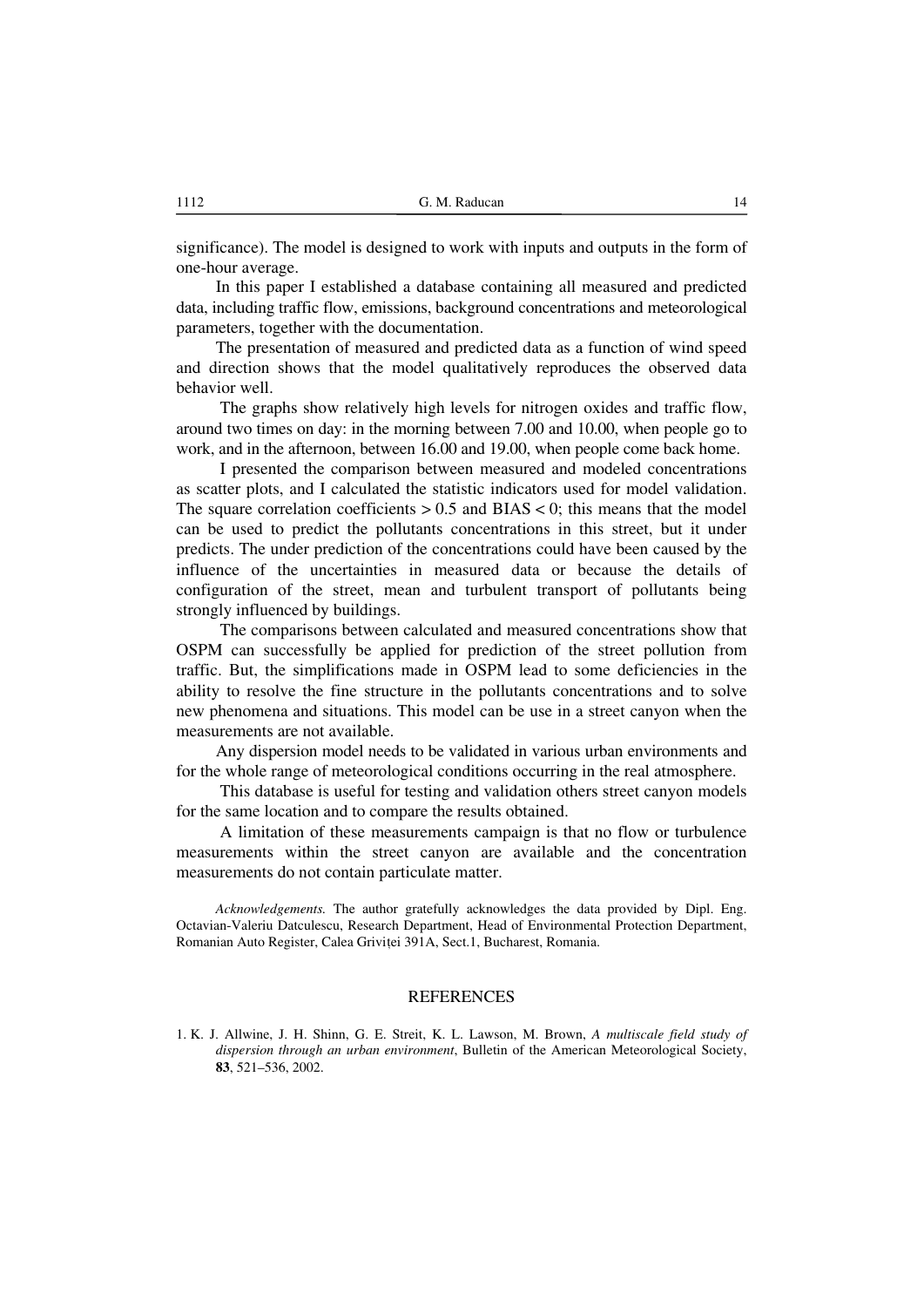- 2. Z. Andersen, P. Wåhlin, O. Raashou-Nielsen, M. Ketzel, T. Scheike, S. Loft, *Ultrafine and accumulation mode particles and hospital admissions in children and elderly in Copenhagen*, Epidemiology, **18**, *5*, S46–S46 (2007); http://www2.dmu.dk/1\_Om\_DMU/2\_medarbejdere/ cv/person.asp?PersonID=MKE
- 3. R. Berkowicz, O. Hertel, N. N. Sørensen, J. A. Michelsen, *Modeling air pollution from traffic in urban areas*, Proceedings, IMA Conference on Flow and Dispersion Through Groups of Obstacles, University of Cambridge, 28–30 March 1994, 1995a.
- 4. R. Berkowicz, F. Palmgren, O. Hertel, E. Vignati, *Using measurements of air pollution in streets for evaluation of urban air quality – meteorological analysis and model calculations*, The Fifth International Symposium on Highway and Urban Pollution, Copenhagen, 22–24 May 1995; Sci. Total Environ., (1996) **189**/**190**, 259–265, 1995b.
- 5. R. Berkowicz, O. Hertel, N. Sorensen, J. Michelsen, *Modelling air pollution from traffic in urban areas*, in: Perkins, R., Belcher, S. (Eds.), *Flow and Dispersion through Groups of Obstacles*, Clarendon Press, Oxford, pp. 121–141, 1997.
- 6. R. Berkowicz, *OSPM a parameterized street pollution model. Environmental Monitoring and Assessment*, pp. 145–164, 1999.
- 7. J. W. D. Boddy, R. J. Smalley, N. S. Dixon, J. E. Tate, A. S. Tomlin, *The spatial variability in concentrations ofa traffic-related pollutant in two street canyons in York*, UK – Part I: "The influence ofbackground winds", Atmospheric Environment, **39**, 3147–3161 (2005).
- 8. J. W. D. Boddy, R. J. Smalley, P. S. Goodman, J. E. Tate, M. C. Bell, A. S. Tomlin, *The spatial variability in concentrations of a traffic-related pollutant in two street canyons in York*, UK – Part II: "The influence of traffic characteristics", Atmospheric Environment, **39**, 3163–3176 (2005).
- 9. Ch. Colberga, B. Tonab, W. Stahelb, M. Meierc, J. Staehelina, *Comparison of a road traffic emission model (HBEFA) with emissions derived from measurements in the Gubrist road tunnel*, Switzerland, Atmospheric Environment, **39**, 4703–4714 (2005).
- 10. J. Fenger, *Urban air quality*, Atmospheric Environment, **33**, 4877–4900 (1999).
- 11. K. E. Gronskei, S. E. Walker, F. Gram, *Evaluation of a Model for Hourly Spatial Concentration Distribution*, Atmospheric Environment, **27B**, 105–120 (1993).
- 12. J. Härkönen, J. Kukkonen, E. Valkonen, A. Karppinen, *The influence of vehicle emission characteristics and meteorological conditions on urban NO<sub>2</sub> concentrations*, International Journal of Vehicle Design, **20**, 1–4, 125–130 (1998).
- 13. O. Hertel, R. Berkowicz, *Modelling pollution from traffic in a street canyon.Evaluation of data and model development*, DMU Luft A-129, 1989a.
- 14. O. Hertel, R. Berkowicz, *Modelling NO2 concentrations in a street canyon*, DMU Luft A-131, 1989b.
- 15. O. Hertel, R. Berkowicz, *Operational Street Pollution Model (OSPM). Evaluation of the model on data from St. Olavs street in Oslo*, DMU Luft A-135, 1989c.
- 16. S. S. Jensen, R. Berkowicz, O. Hertel, M. Hvidberg, M. Ketzel, P. Wåhlin, H. S. Hansen, U. Kousgaard, *Modelling Human Exposure to Particles using GIS and GPS*, Nordic Transport Research (NTF) Particle Seminar – *Particulate pollution, composition and health effects*, Oslo, Norway, 10–11 March 2003; http://www.dmu.dk/International/Publications/2003.
- 17. P. Kastner-Klein, E. Fedorovich, M. Ketzel, R. Berkowicz, R. Britter, *The Modelling of Turbulence from Traffic in Urban Dispersion Models* – Part II: "Evaluation Against Laboratory and Full-Scale Concentration Measurements in Street Canyons" Environmental Fluid Mechanics, **3**, 145–172 (2003).
- 18. J. J. Kim, J. J. Baik, *A numerical study of the effects of ambient wind direction on flow and dispersion in urban street canyon using the RNG k-* $\varepsilon$  *turbulence model*, Atmospheric Environment, **38**, 3039–3049 (2004).
- 19. J. Kukkonen, E. Valkonen, J. Walden, T. Koskentalo, P. Aarnio, A. Karppinen, R. Berkowicz, K. R. Raimo Kartastenpaka, *A measurement campaign in a street canyon in Helsinki and*